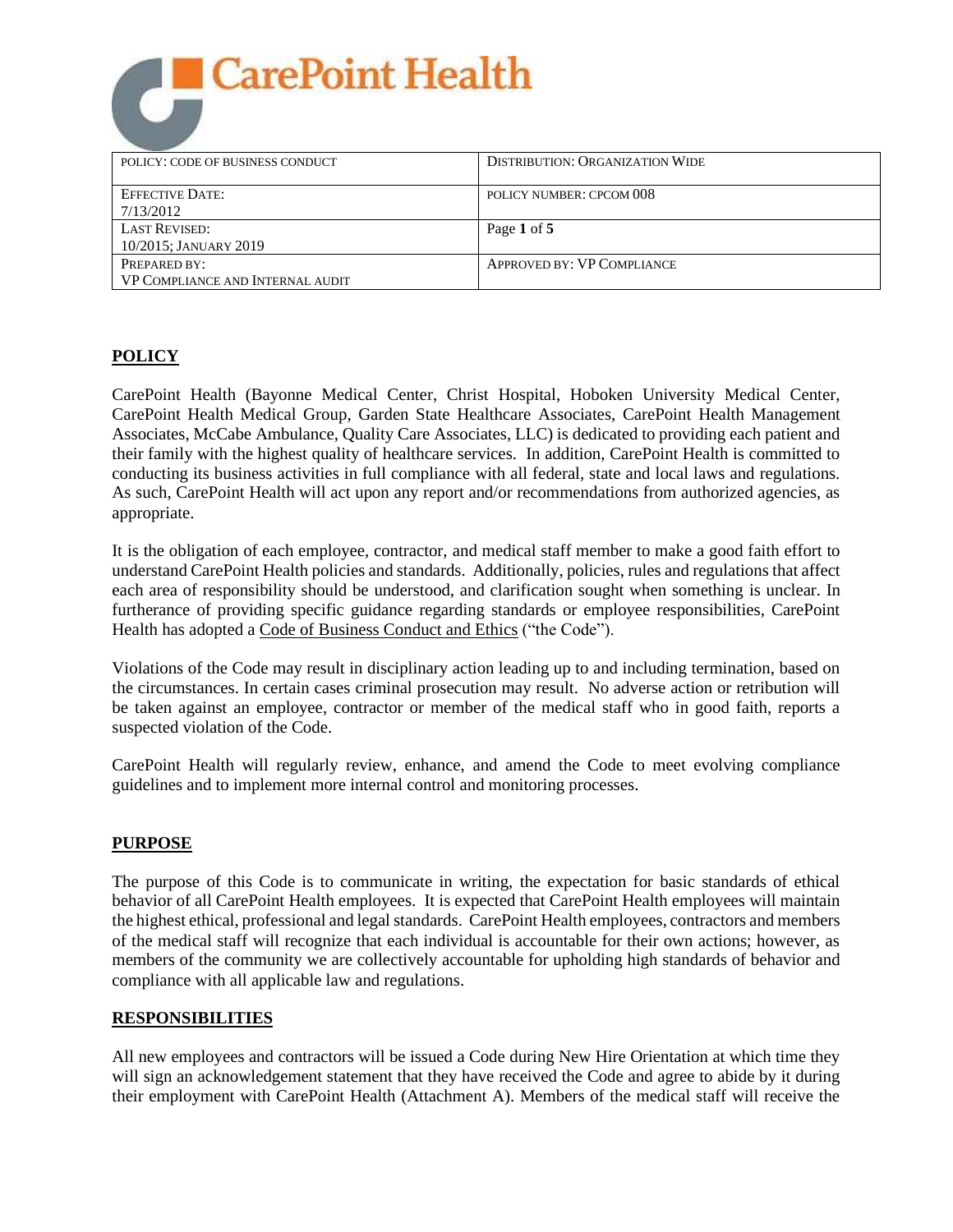

| POLICY: CODE OF BUSINESS CONDUCT        | DISTRIBUTION: ORGANIZATION WIDE |
|-----------------------------------------|---------------------------------|
| <b>EFFECTIVE DATE:</b>                  | POLICY NUMBER: CPCOM 008        |
| 7/13/2012                               |                                 |
| <b>LAST REVISED:</b>                    | Page 2 of 5                     |
| 10/2015; JANUARY 2019                   |                                 |
| PREPARED BY:                            | APPROVED BY: VP COMPLIANCE      |
| <b>VP COMPLIANCE AND INTERNAL AUDIT</b> |                                 |

Code and acknowledge receipt during the credentialing process. Revisions or updates to the Code will be available to employees and contractors on the electronic learning management system platform for employees and contractors to review and acknowledge during mandatory annual compliance training. Members of the medical staff will receive updates during each re-credentialing cycle and may obtain copies sooner from the medical staff office.

In accordance with the Code, all CarePoint Health employees, contractors and medical staff have an obligation to:

- Follow CarePoint Health's Mission and Vision Statements;
- Become familiar with the CarePoint Health Code of Conduct (especially in the areas that pertain to their responsibilities); and
- Report known or suspected violations of the Code, hospital policy, law or regulations.

The Code is intended to be comprehensive and easily understood. CarePoint Health has established numerous policies and procedures to promote compliance with sound legal and ethical principles, which may not be described in the Code. The current subject matter addressed in the Code includes:

- Mission Statement
- Vision Statement
- Patient/Client Relations
	- o Quality of Care
	- o EMTALA
	- o Patients' Rights
- Business and Financial Reporting
	- o Billing for Services
	- o Errors and Corrective Action
	- o Coding
	- o Cost Reports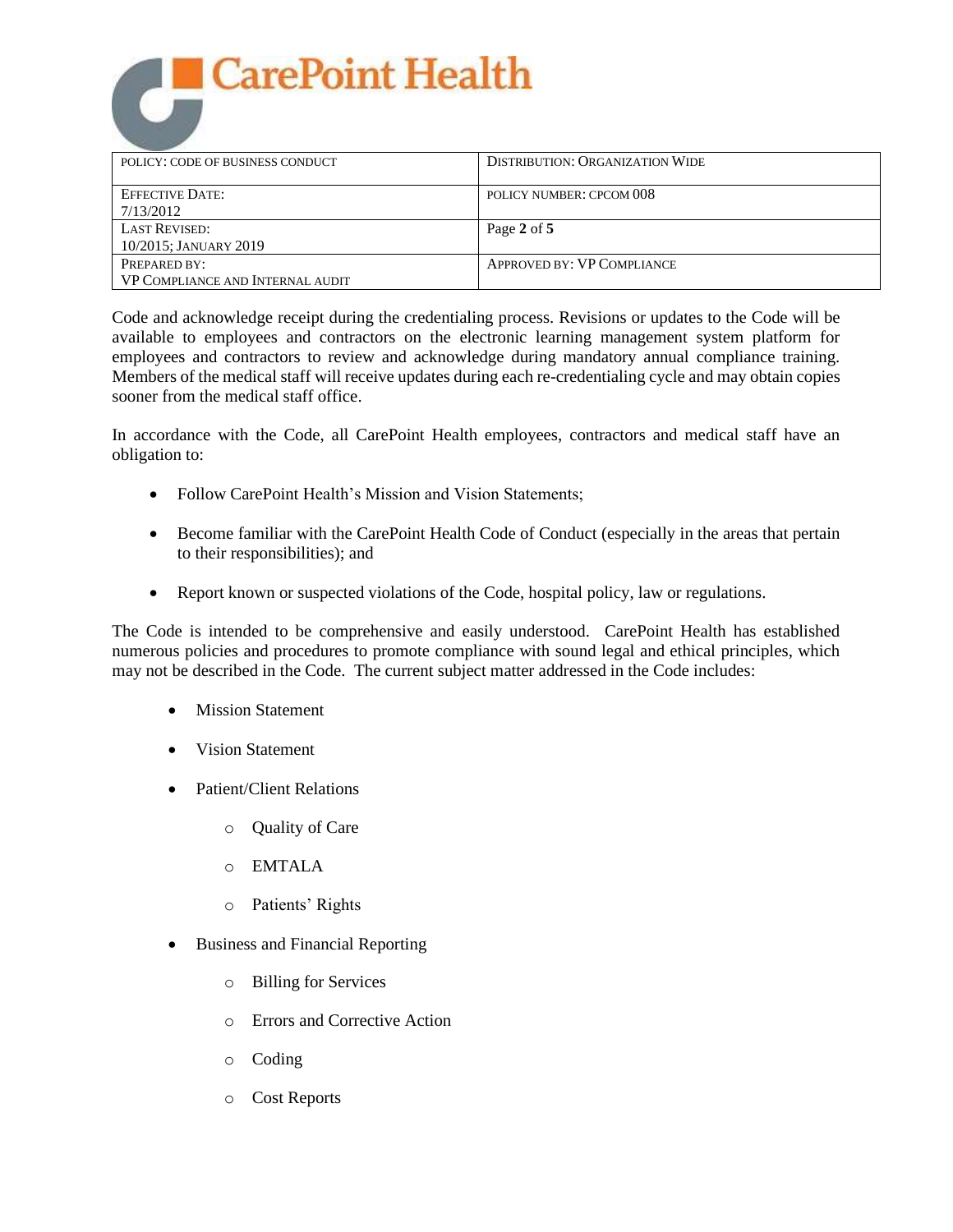

| POLICY: CODE OF BUSINESS CONDUCT        | <b>DISTRIBUTION: ORGANIZATION WIDE</b> |
|-----------------------------------------|----------------------------------------|
| <b>EFFECTIVE DATE:</b>                  | POLICY NUMBER: CPCOM 008               |
| 7/13/2012                               |                                        |
| <b>LAST REVISED:</b>                    | Page 3 of 5                            |
| 10/2015: JANUARY 2019                   |                                        |
| PREPARED BY:                            | APPROVED BY: VP COMPLIANCE             |
| <b>VP COMPLIANCE AND INTERNAL AUDIT</b> |                                        |

- o Financial Statements
- Fraud Waste and Abuse
- Intellectual Property
- Conflicts of Interest
	- o General
	- o Gifts and Entertainment
	- o Outside Employment
	- o Relationship with Suppliers/Vendors
- Computer Usage
	- o Computer Information Security
	- o Computer Software
- HIPAA
	- o Privacy
	- o Treatment
	- o Payment
	- o Operations
	- o Security
- Safeguarding Assets
	- o Preservation of Assets
	- o Expenditure of Funds
- Workplace Conduct and Employment Practices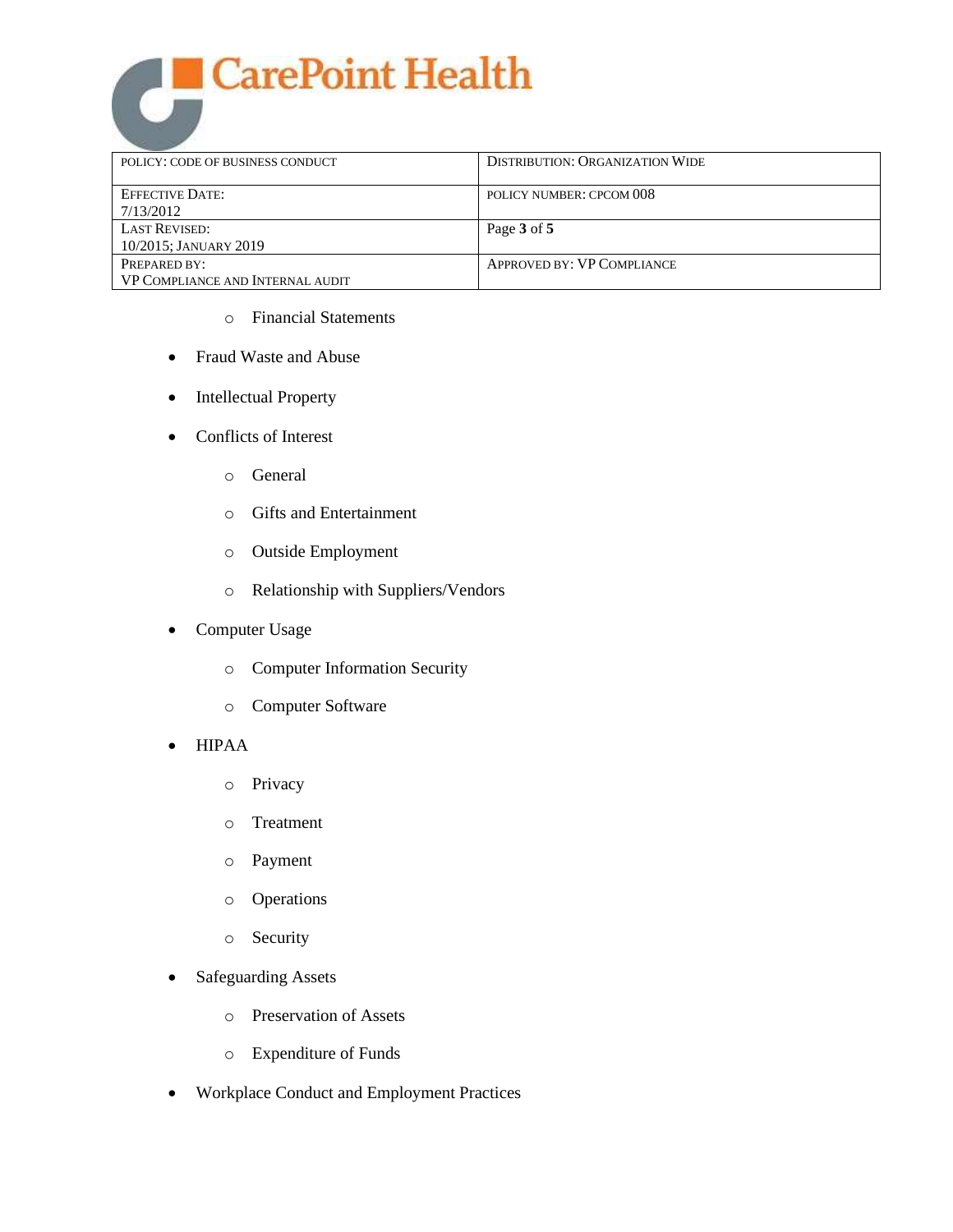

| POLICY: CODE OF BUSINESS CONDUCT        | DISTRIBUTION: ORGANIZATION WIDE |
|-----------------------------------------|---------------------------------|
| <b>EFFECTIVE DATE:</b>                  | POLICY NUMBER: CPCOM 008        |
| 7/13/2012                               |                                 |
| <b>LAST REVISED:</b>                    | Page 4 of 5                     |
| 10/2015; JANUARY 2019                   |                                 |
| PREPARED BY:                            | APPROVED BY: VP COMPLIANCE      |
| <b>VP COMPLIANCE AND INTERNAL AUDIT</b> |                                 |

- o Drug and Weapon Free Workplace
- o Equal Employment Opportunity
- o Sexual Harassment and Sexual Misconduct
- o Workplace Health and Safety
- o Workplace violence
- o Dishonest of Illegal Activity
- o Training and Development
- o Verification of Qualifications
- o Respect for Cultural Values and Religious Beliefs
- o Employment of Relatives
- Marketing
- Reporting Illegal and Unethical Behavior
- Recordkeeping
	- o Accuracy of Records
	- o Record Retention
	- o Disposal of Documents and Records
- Contact with outside Agencies/Investigators
- Physician Relationships